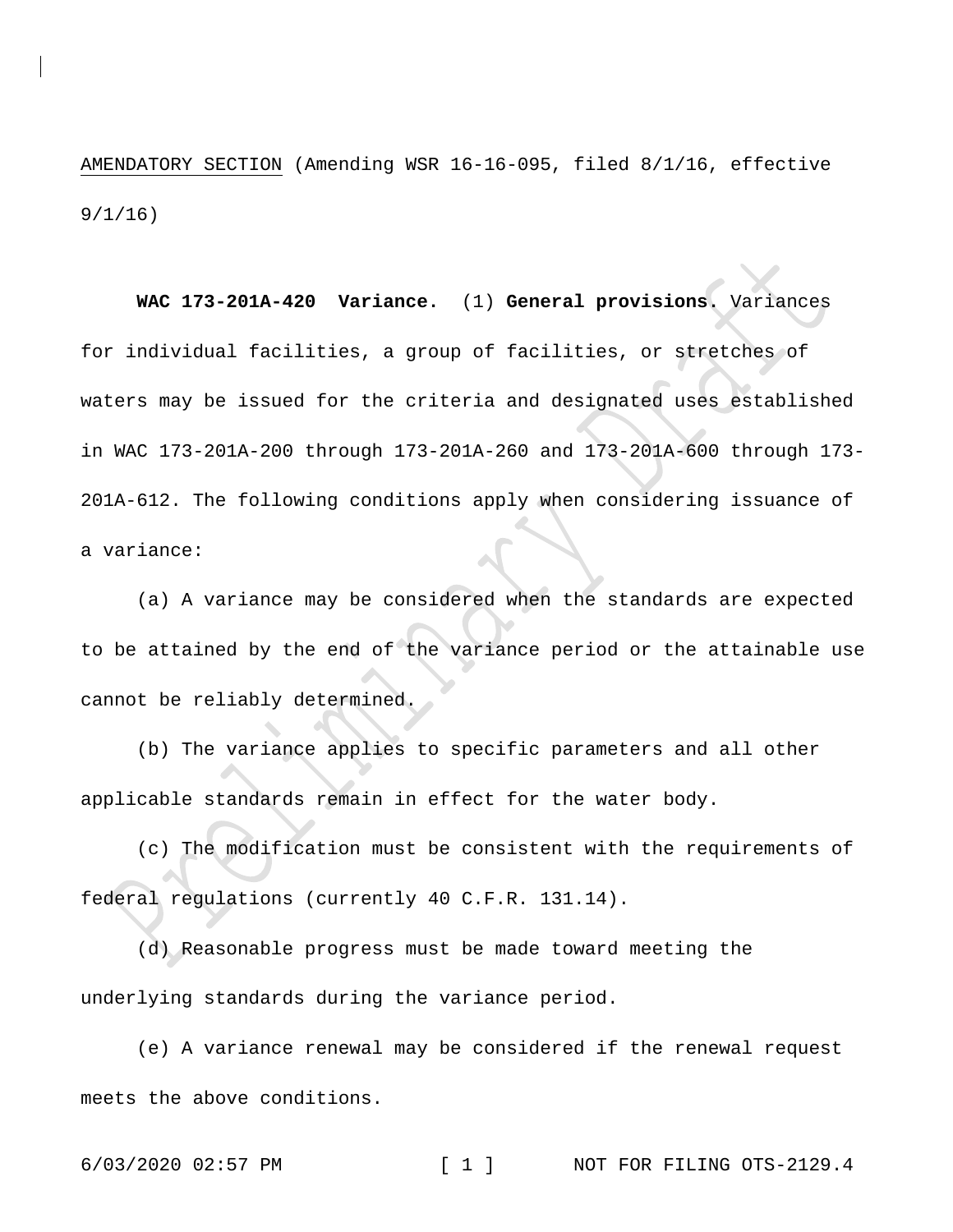(2) **Types of variances.** Upon request or on its own initiative, the department will consider granting the following types of variances to existing water quality standards:

(a) An individual variance is a time-limited designated use and parameter-specific change to the standard(s) of the receiving water body for a specific discharger. The temporary standard(s) only apply at the point(s) of compliance for the individual facility.

(b) A multidischarger variance is a time-limited designated use and parameter-specific change to the standard(s) of any water body that receives discharges from a permitted facility defined within the scope of the multidischarger variance. Any permitted discharger that is defined within the scope of the variance may be covered under the variance that is granted by the department, provided all requirements of the variance for that discharger are met.

(c) A water body variance is a time-limited designated use and parameter-specific change to the standard(s) for a stretch of waters. Any discharger of the specific parameter that is defined within the geographic scope of the water body variance may be covered under the variance that is granted by the department, provided all requirements of the variance for that discharger are met.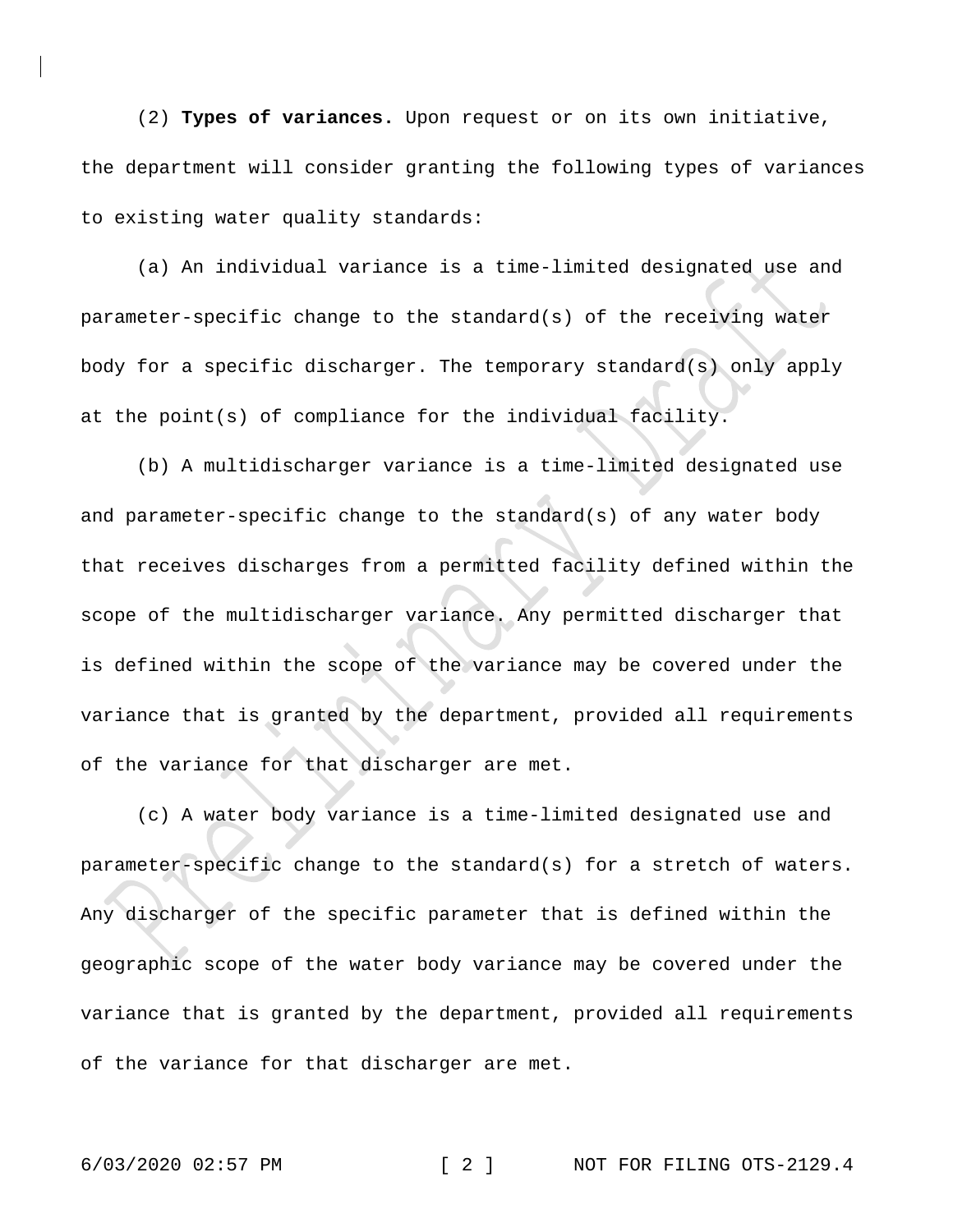(3) **Requirements.** Any entity initiating a variance request or applying for coverage for an individual, multidischarger, or water body variance must submit the following information to the department:

(a) The pollutant-specific criteria and designated use(s) proposed to be modified by the variance, and the proposed duration of the variance.

(b) A demonstration that attaining the water quality standard for a specific pollutant is not feasible for the requested duration of the variance based on 40 C.F.R. 131.14.

(c) An evaluation of treatment or alternative actions that were considered to meet effluent limits based on the underlying water quality criteria, and a description of why these options are not technically, economically, or otherwise feasible.

(d) Sufficient water quality data and analyses to characterize receiving and discharge water pollutant concentrations.

(e) A description and schedule of actions that the discharger(s) proposes to ensure the underlying water quality standard(s) are met or the highest attainable use is attained within the variance period. Dischargers are also required to submit a schedule for development and implementation of a pollutant minimization plan for the subject pollutant(s).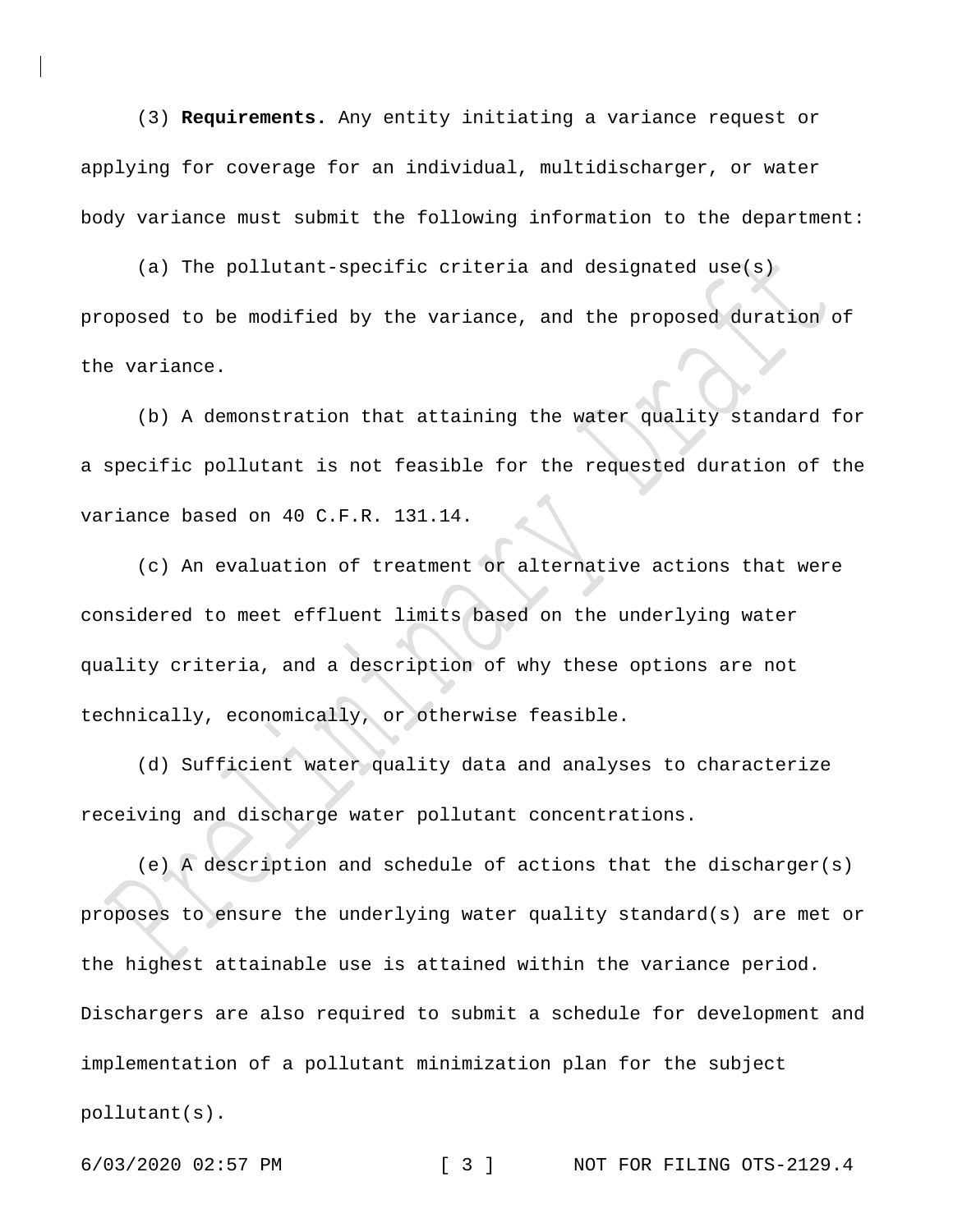(f) If the variance is for a water body or stretch of water, the following information must also be provided to the department:

(i) The results from a pollutant source assessment that quantifies the contribution of pollution from permitted sources and nonpermitted sources;

(ii) All cost-effective and reasonable best management practices for permitted sources that address the pollutant the variance is based upon; and

(iii) Best management practices for nonpermitted sources that meet the requirements of chapter 90.48 RCW.

(g) Any additional information the department deems necessary to evaluate the application.

(4) **Public review and notification.** The decision to grant a variance is a formal rule making subject to a public and intergovernmental involvement process.

(a) The department will provide notice of the proposed variance and consult with Indian tribes or other states that have jurisdiction over adjacent and downstream waters of the proposed variance.

(b) The department shall maintain and make publicly available a list of dischargers that are covered under the variances that are in effect.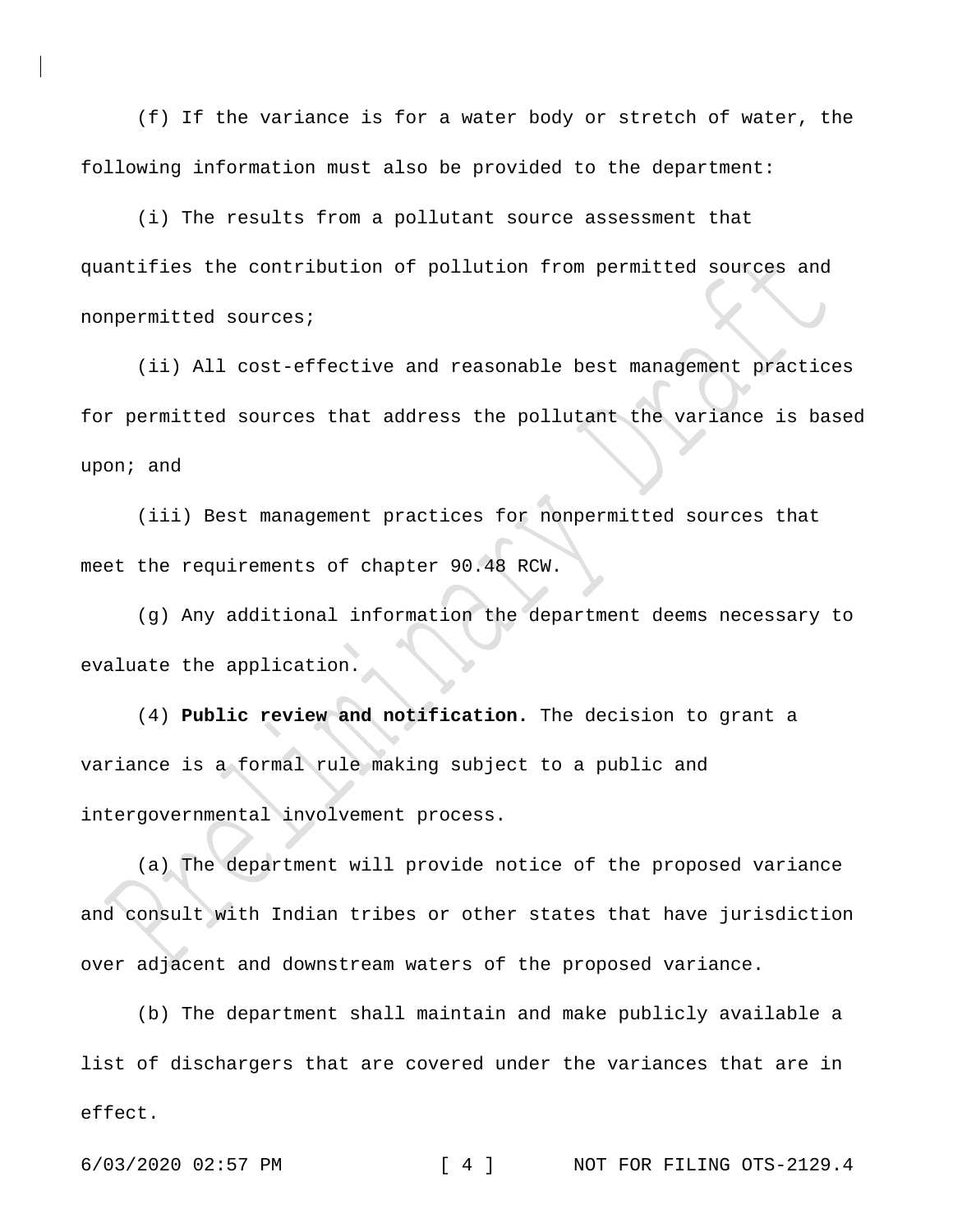(5) **Period during which the variance is in effect.** A variance is a time-limited designated use and criterion.

(a) Each variance will be granted for the minimum time estimated to meet the underlying standard(s) or, if during the period of the variance it is determined that a designated use cannot be attained, then a use attainability analysis (WAC 173-201A-440) will be initiated.

(b) The ability to apply a variance in permits or other actions may be terminated by the department as a result of a mandatory interim review.

(c) Variances are in effect after they have been incorporated into this chapter and approved by the USEPA.

(6) **Contents of a variance.** At a minimum a variance adopted into rule will include the following:

(a) The time period for which the variance is applicable.

(b) The geographic area or specific waters in which the variance is applicable.

(c) A description of the permitted and unpermitted dischargers covered by the variance.

6/03/2020 02:57 PM [ 5 ] NOT FOR FILING OTS-2129.4 (d) ((<del>Identification of</del>)) A pollutant minimization plan identifying required actions and a schedule, including any measurable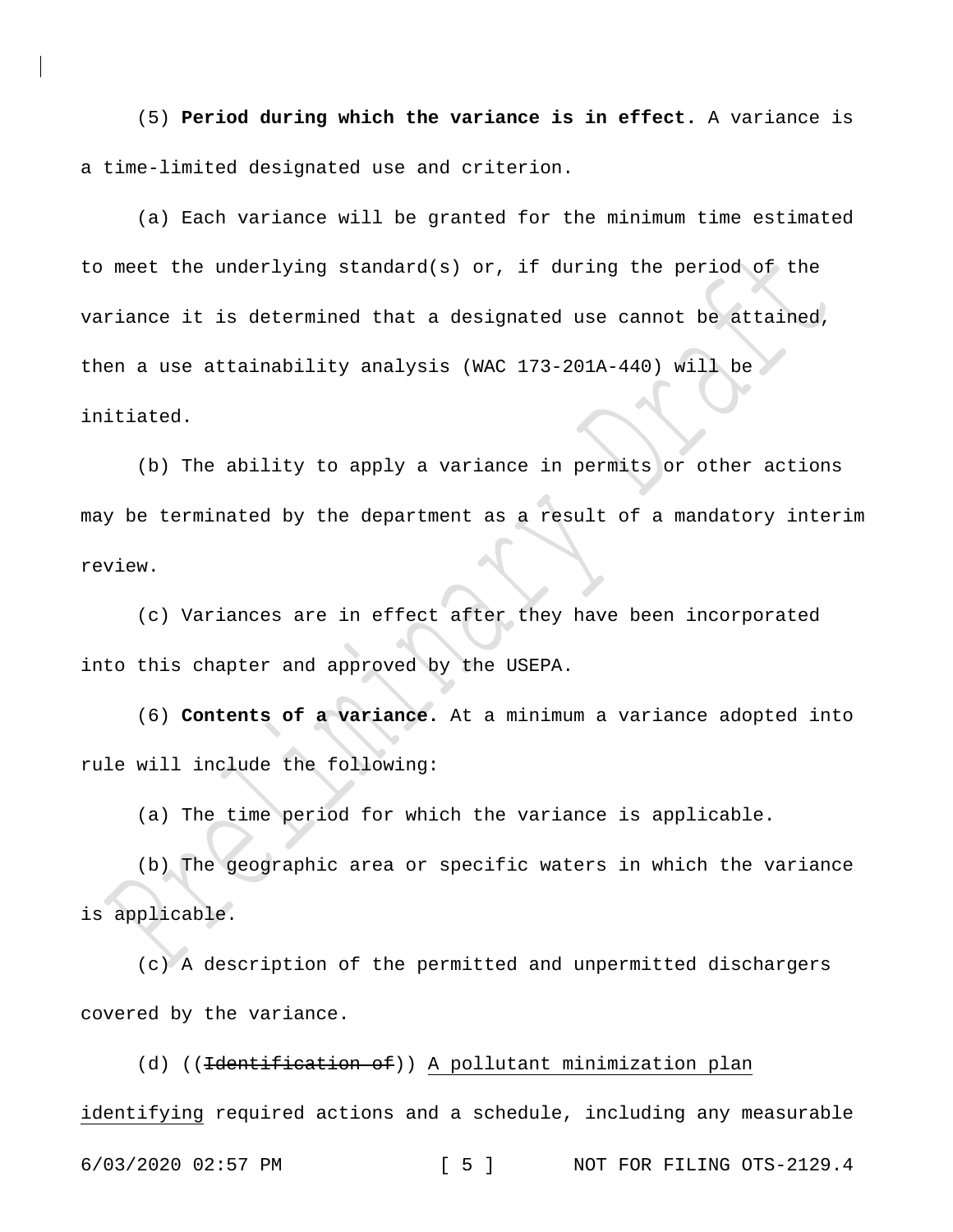milestones, for all pollution sources (permitted and unpermitted) subject to the variance. Dischargers are required to use adaptive management to fine-tune and update actions, schedules, and milestones in order to achieve the goals of the variance.

(e) A provision allowing the department to reopen and modify any permits and to revise BMP requirements for unpermitted dischargers as a result of the mandatory interim review of the variance (see subsection (8) of this section).

(7) **Variance permit conditions.** The department must establish and incorporate into NPDES permits all conditions necessary to implement and enforce an approved variance, including:

(a) Effluent limits that represent currently achieved or achievable effluent conditions, or effluent limits that are sufficient to meet the underlying water quality standard upon expiration of the variance;

(b) Monitoring and reporting requirements; and

(c) A provision allowing the department to reopen and modify the permits based on the mandatory interim review of the variance.

6/03/2020 02:57 PM [ 6 ] NOT FOR FILING OTS-2129.4 (8) **Mandatory interim review.** The department will conduct an interim review of each variance at least once every five years after the variance is adopted into this chapter and approved (( $t$ o determine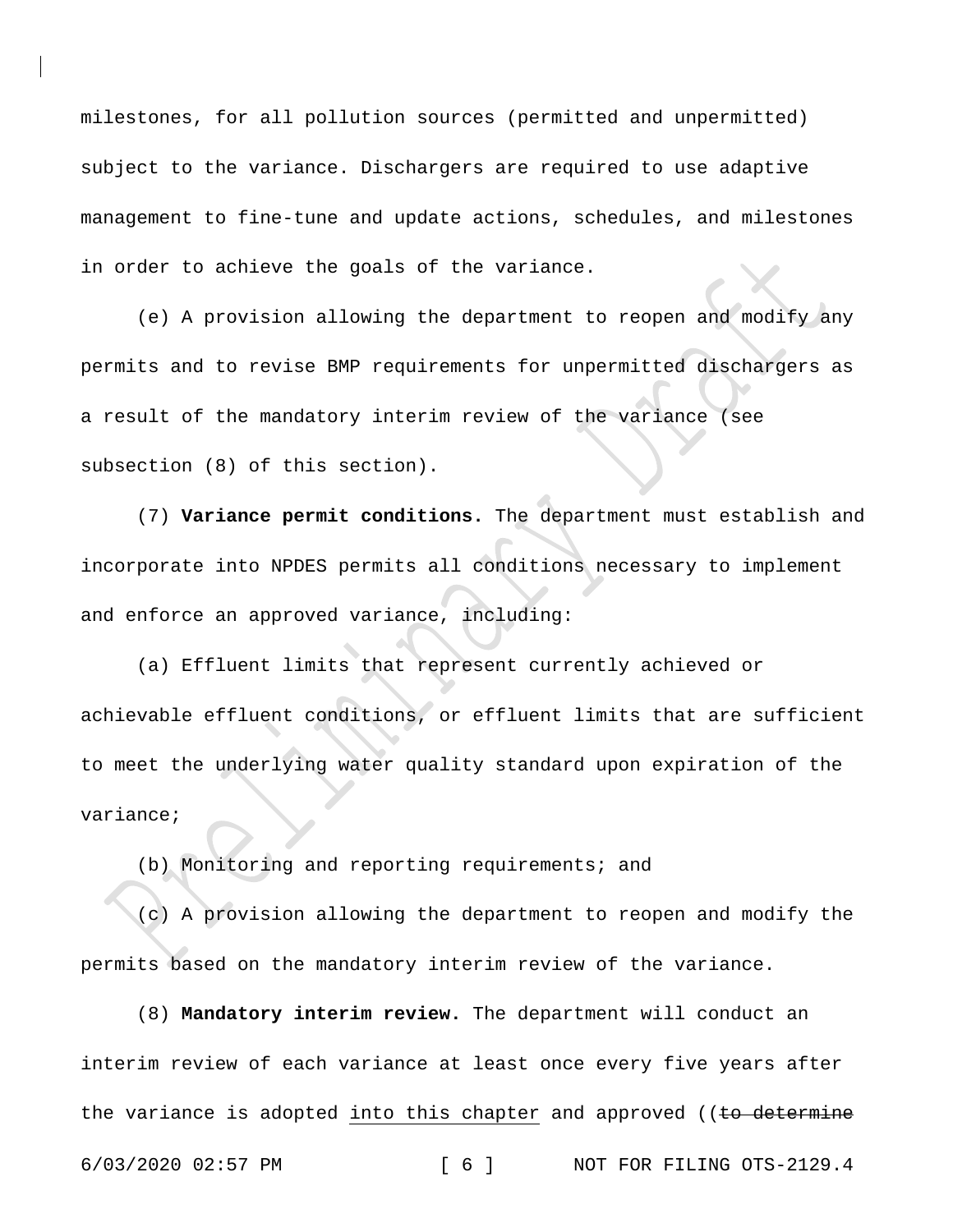that)) by the USEPA. The interim review will evaluate whether the conditions of the variance are being met and  $((to evaluate))$  whether the variance is still necessary. The department will provide public notice of the interim review results and opportunity for public comment.

(a) Review process for individual discharger and multidischarger variances:

(i) The interim review shall be coordinated with the public review process of the permit renewal if the variance is being implemented in a permit. The public comment period for the variance interim review will occur prior to or coincide with the review period for the permit renewal.

(ii) The interim review will be focused on the discharger's compliance with permit conditions that are required by the variance as well as an evaluation of whether the variance is still necessary.

(iii) The interim review will include an evaluation of the highest attainable condition. The resulting highest attainable condition must be either the condition at the time of adoption or a more stringent condition identified during the interim review.

(b) Review process for water body variances: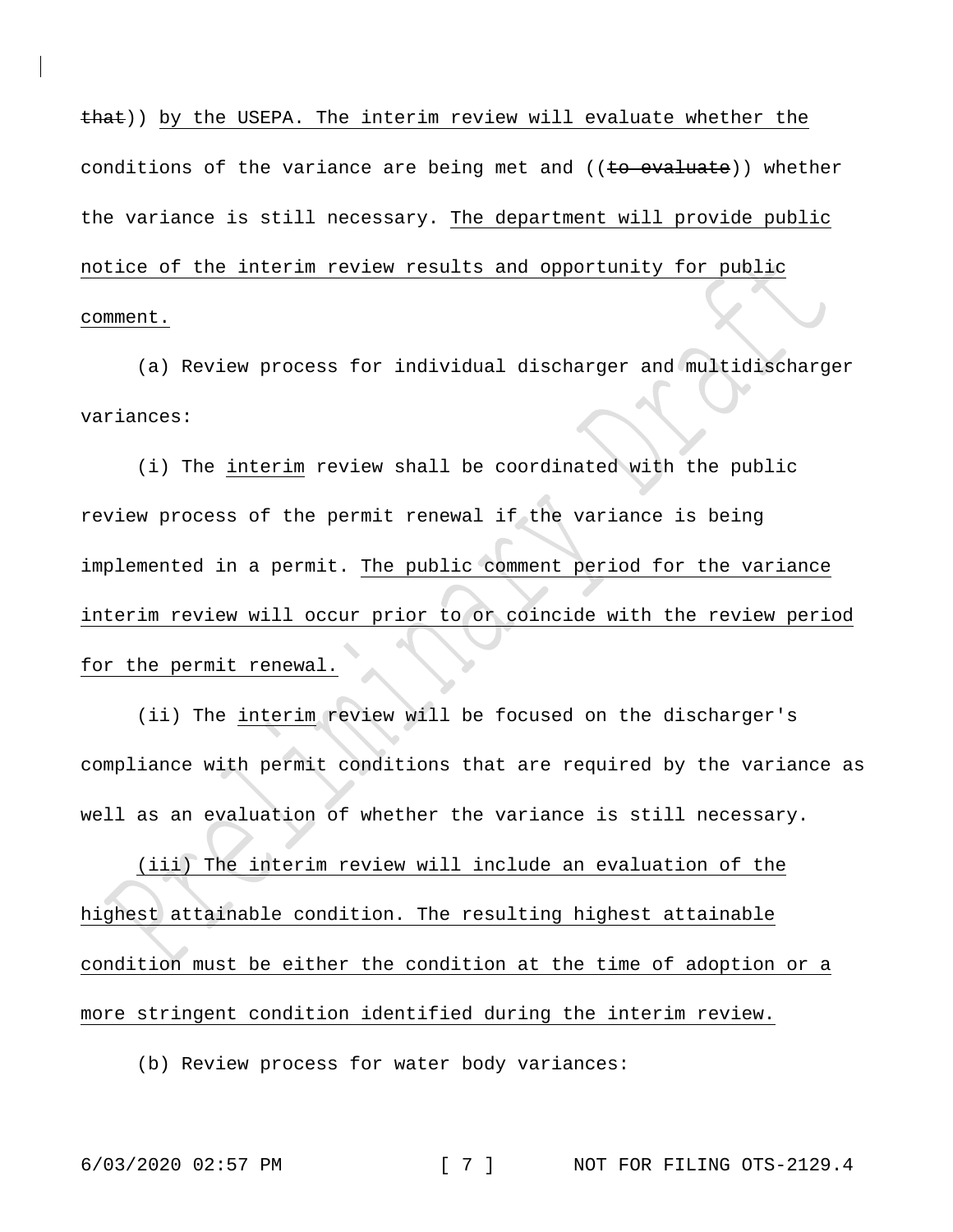$((\overline{+i})^n)$  Variances for stretches of waters will be reviewed (( $\overline{+i}$ public process conducted by the department every five years after the variance is adopted into this chapter and approved by the USEPA.

(ii) The review will)) to evaluate whether the variance is still necessary, any new information on sources of the pollutant that indicates that reductions could be made that would allow water quality standards to be met in a shorter time frame, ((as well as any)) and new information that indicates water quality improvements may require more time.

(c) A variance that applies to a permit will be shortened or terminated if the review determines that:

(i) The conditions and requirements of the variance and associated permit requirements have not been complied with unless reasons outside the control of the discharger prevented meeting any condition or requirement; or

(ii) Water quality standards could be met in a shorter time frame, based on new information submitted to the department.

(9) **Approved variances in effect for Washington.** Variances to the existing water quality standards that meet the requirements of WAC 173-201A-420 (1) through (8) are described in WAC 173-201A-620.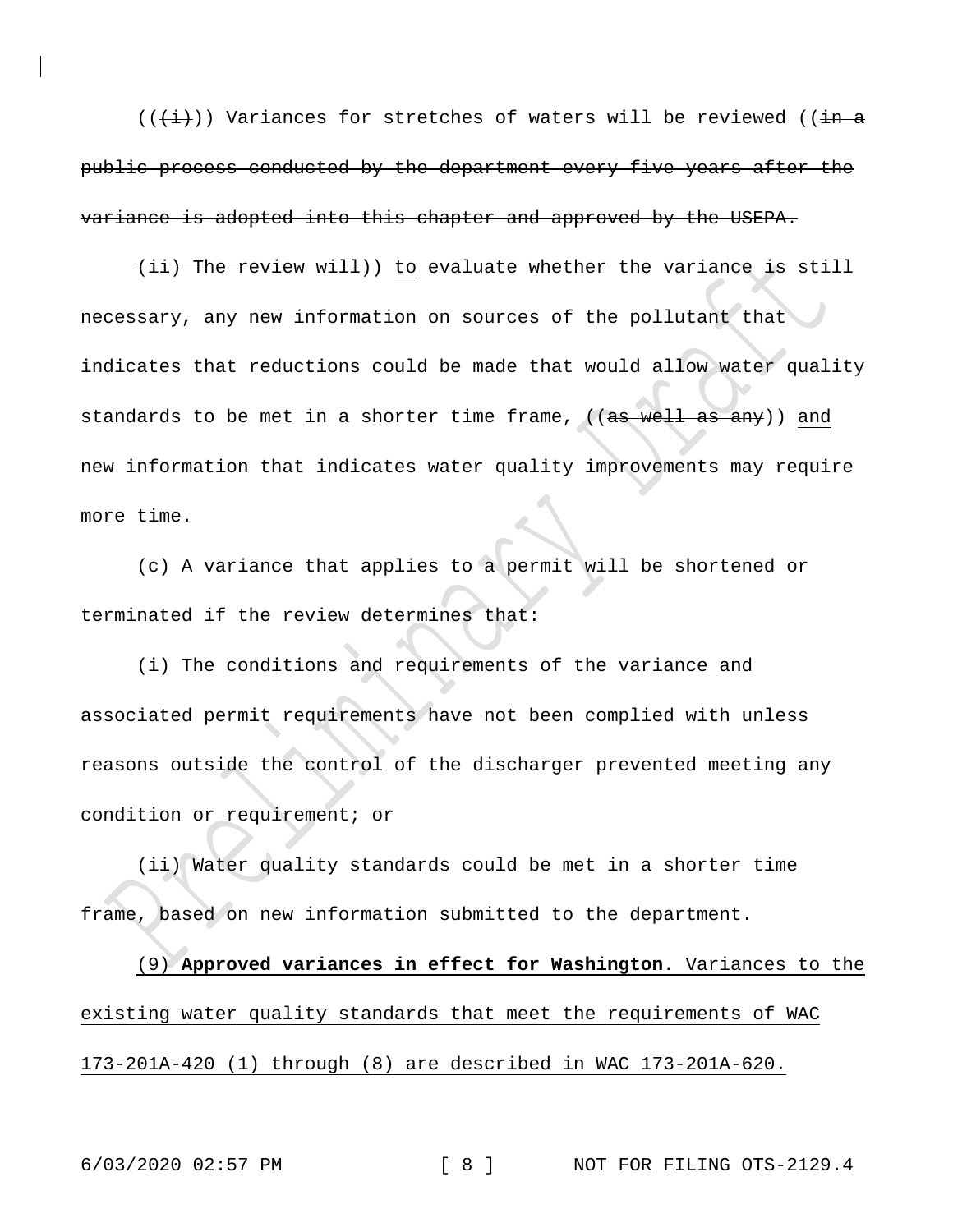[Statutory Authority: RCW 90.48.035, 90.48.605 and section  $303(c)$  of the Federal Water Pollution Control Act (Clean Water Act), C.F.R. 40, C.F.R. 131. WSR 16-16-095 (Order 12-03), § 173-201A-420, filed 8/1/16, effective 9/1/16. Statutory Authority: RCW 90.48.035. WSR 11-09-090 (Order 10-10), § 173-201A-420, filed 4/20/11, effective 5/21/11. Statutory Authority: Chapters 90.48 and 90.54 RCW. WSR 03-14-129 (Order 02-14), § 173-201A-420, filed 7/1/03, effective 8/1/03.]

#### NEW SECTION

**WAC 173-201A-620 Variances for Washington waters.** Variances for the criteria and designated uses in WAC 173-201A-200 through 173-201A-260 and 173-201A-600 through 173-201A-612 may be established according to WAC 173-201A-420. The following variances for individual facilities, groups of facilities, and stretches of waters have been approved by the department.

 $[ \ ]$  (

#### NEW SECTION

6/03/2020 02:57 PM [ 9 ] NOT FOR FILING OTS-2129.4 **WAC 173-201A-622 Table 622—Approved individual discharger variances in effect for Washington waters.** (1) Table 622 lists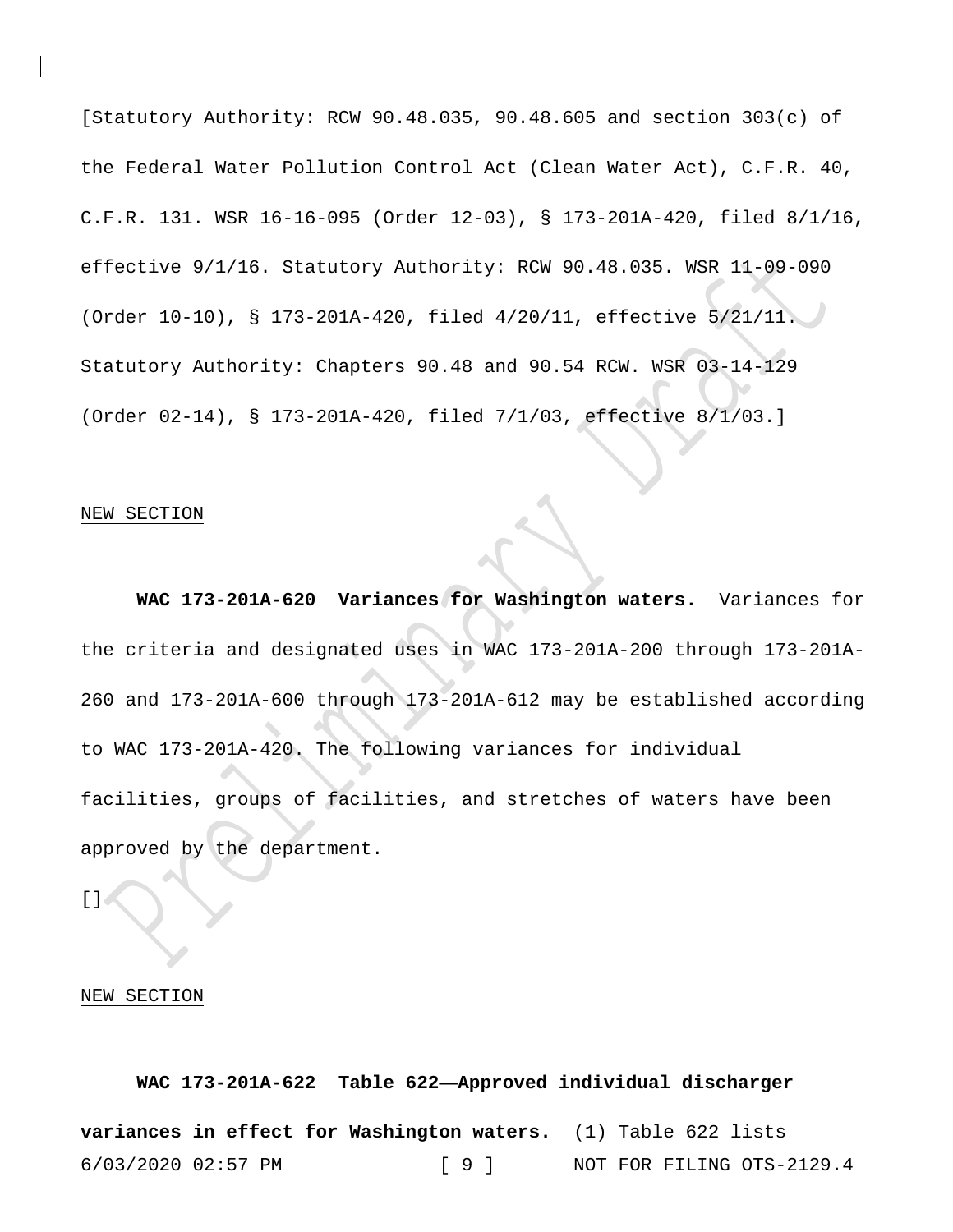individual discharger variances that have been adopted by the department and will be used for permit purposes when approved by the USEPA. Variances with time periods longer than five years will be applied to permits if the mandatory interim review determines that the conditions of the variance are being met and the variance is still necessary.

|                                                                                                                                                                  |                  |                                                  |                                                                                        | Federal<br>factor(s)                                    |                                                            | <b>Highest attainable condition (HAC)</b><br>40 C.F.R. 131.14(b)(1)(ii)(A)                           |                                                                                                |
|------------------------------------------------------------------------------------------------------------------------------------------------------------------|------------------|--------------------------------------------------|----------------------------------------------------------------------------------------|---------------------------------------------------------|------------------------------------------------------------|------------------------------------------------------------------------------------------------------|------------------------------------------------------------------------------------------------|
| Name of<br>permittee                                                                                                                                             | <b>Parameter</b> | Waterbody<br>at point of<br>discharge            | <b>Time-limited</b><br>designated<br>uses                                              | used to issue<br>the Variance<br>40 C.F.R.<br>131.10(g) | <b>Duration of</b><br>the Variance<br>upon EPA<br>approval | <b>Ouantifiable</b><br>expression <sup>2</sup>                                                       | <b>Pollutant</b><br>minimization<br>plan (PMP)                                                 |
| City of Spokane<br>- Riverside Park<br>Water<br>Reclamation<br>Facility                                                                                          | <b>PCB</b>       | Spokane<br>River<br>$(47.69357/-$<br>117.47247)  | Limited fish<br>harvest and<br>limited water<br>supply at the<br>point of<br>discharge | Factor $31$                                             | 20 years                                                   | HAC #3 (40 C.F.R.<br>$131.14(b)(1)(ii)(A)(3)$ :<br>Minimum percent<br>removal efficiency of<br>95%   | See Table<br>$(2)(b)(i)$ .<br>For full details go<br>to Ecology<br>Publication 20-10-<br>020   |
| Spokane County<br><b>Regional Water</b><br>Reclamation<br>Facility                                                                                               | <b>PCB</b>       | Spokane<br>River<br>$(47.67813/ -$<br>117.36284) | Limited fish<br>harvest and<br>limited water<br>supply at the<br>point of<br>discharge | Factor $31$                                             | 20 years                                                   | HAC #3 (40 C.F.R.<br>$131.14(b)(1)(ii)(A)(3)$ :<br>Minimum percent<br>removal efficiency of<br>97.6% | See Table<br>$(2)(b)(ii)$ .<br>For full details go<br>to Ecology<br>Publication 20-10-<br>020  |
| Kaiser<br>Aluminum<br>Washington,<br>$LLC -$<br>Trentwood<br>Works                                                                                               | <b>PCB</b>       | Spokane<br>River<br>$(47.68604/-$<br>117.22379)  | Limited fish<br>harvest and<br>limited water<br>supply at the<br>point of<br>discharge | Factor 3 <sup>1</sup>                                   | 10 years                                                   | HAC #2 (40 C.F.R.<br>$131.14(b)(1)(ii)(A)(2)$ :<br>Minimum percent<br>removal efficiency of<br>85%   | See Table<br>$(2)(b)(iii)$ .<br>For full details go<br>to Ecology<br>Publication 20-10-<br>020 |
| <b>Inland Empire</b><br>Paper Company                                                                                                                            | <b>PCB</b>       | Spokane<br>River<br>$(47.68911/-$<br>117.27923)  | Limited fish<br>harvest and<br>limited water<br>supply at the<br>point of<br>discharge | Factor $31$                                             | 20 years                                                   | HAC #3 (40 C.F.R.<br>$131.14(b)(1)(ii)(A)(3)$ :<br>Minimum percent<br>removal efficiency of<br>85.7% | See Table<br>(2)(b)(iv).<br>For full details go<br>to Ecology<br>Publication 20-10-<br>020     |
| Liberty Lake<br>Sewer and<br>Water District -<br>Water<br>Reclamation<br>Facility                                                                                | <b>PCB</b>       | Spokane<br>River<br>$(47.67808/-$<br>117.11782)  | Limited fish<br>harvest and<br>limited water<br>supply at the<br>point of<br>discharge | Factor $31$                                             | 20 years                                                   | HAC #3 (40 C.F.R.<br>$131.14(b)(1)(ii)(A)(3)$ :<br>Minimum percent<br>removal efficiency of<br>97.0% | See Table<br>$(2)(b)(v)$ .<br>For full details go<br>to Ecology<br>Publication 20-10-<br>020   |
| <sup>1</sup> Human health criterion for PCBs cannot be attained for the fish harvest use in segments of the Spokane River. Human caused conditions or sources of |                  |                                                  |                                                                                        |                                                         |                                                            |                                                                                                      |                                                                                                |

**Table 622 - Approved Individual Discharger Variances in Effect for Washington Waters**

PCBs prevent the attainment of the fish harvest use.

2 The highest attainable condition (HAC) percent removal efficiency is calculated as [(influent – effluent) / influent] x 100

(2) **Pollutant minimization plans for Spokane River PCB variances.**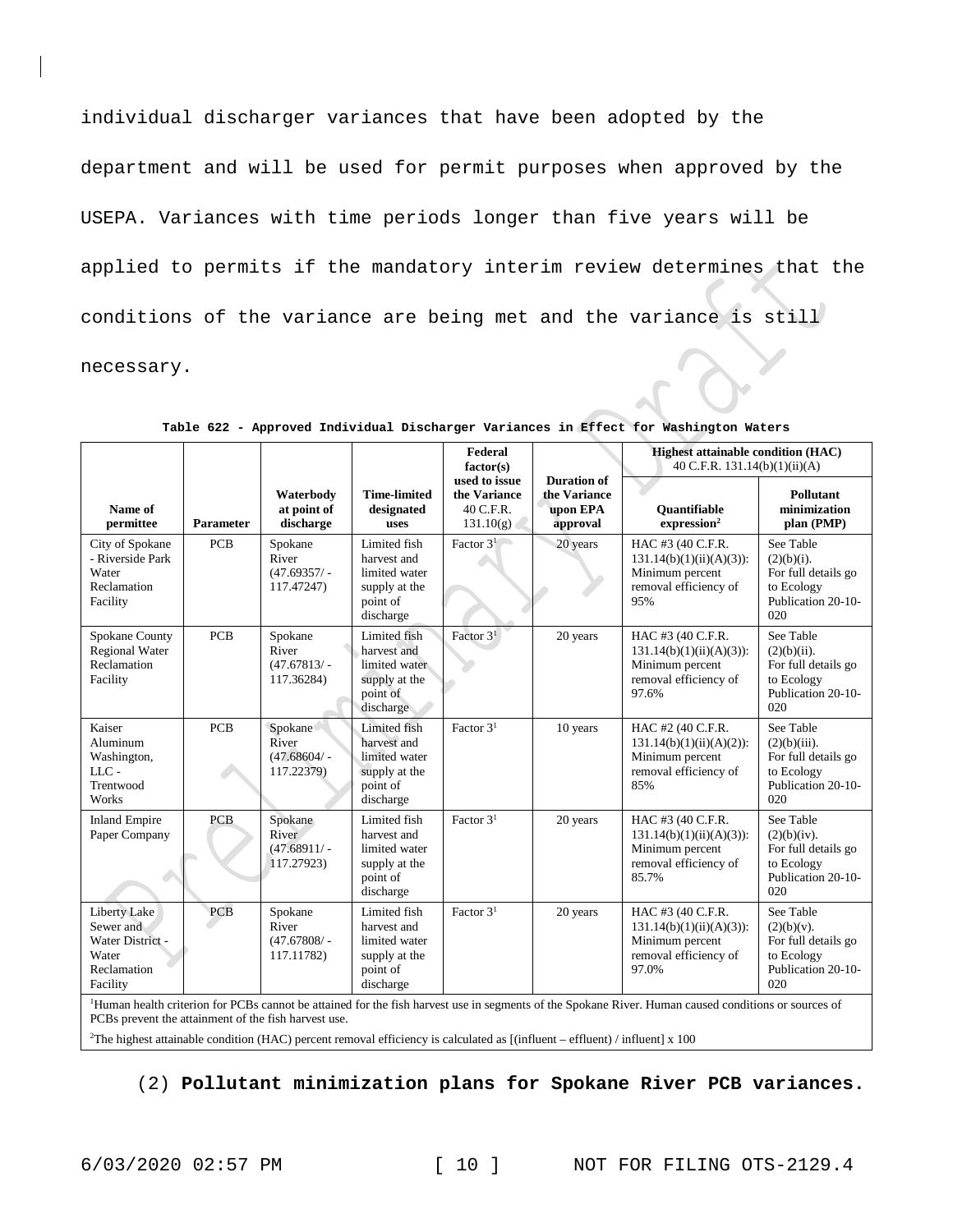(a) **State pollutant minimization plan.** The following state actions for PCBs are included in addition to the individual discharger variance pollutant minimization plans listed in (b)(i) through (v) of this subsection. Additional details on these state actions can be found within Ecology Publication 20-10-020.

(i) Implement the following federal programs that address PCBs: Federal NPDES program, which regulates dischargers and stormwater pollution, Clean Water Act pretreatment program, clean air permits and the Resource Conservation and Recovery Act, which regulates hazardous waste management.

(ii) Implement the state Model Toxics Control Act, chapter 70.105D RCW.

(iii) Implement the state Model Toxic Pollution Act, chapter 70.365 RCW.

(iv) Implement the *PCB Chemical Action Plan* (Ecology Publication 15-07-002), developed under chapter 173-333 WAC, Persistent bioaccumulative toxins.

(v) Implement department of enterprise services purchasing policy DES-280-00 for preferences for product packaging that does not contain PCBs.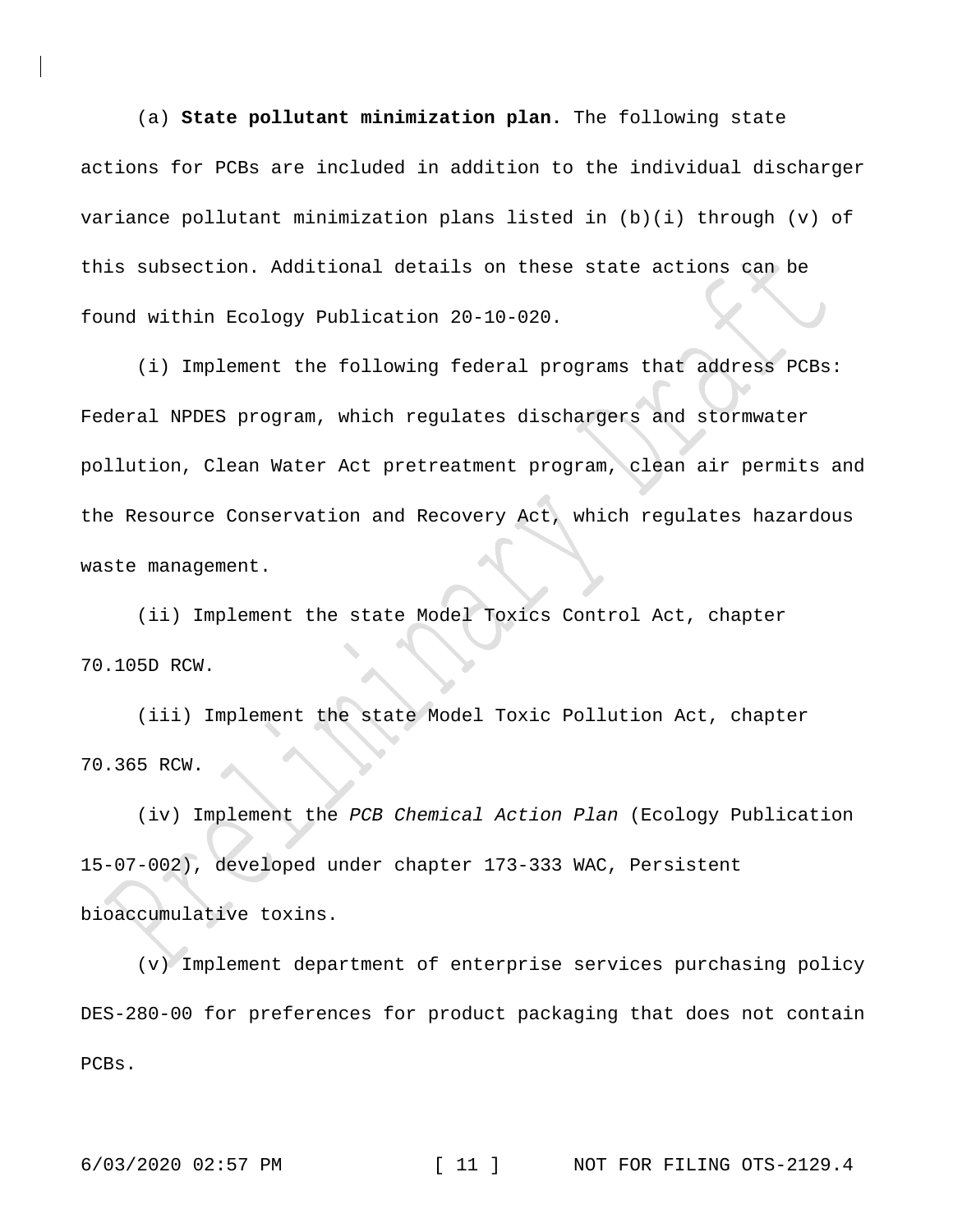(vi) Continue to support efforts of the Spokane River regional toxics task force (SRRTTF) to find and reduce PCBs in the Spokane River.

(vii) Implement existing total maximum daily loads (TMDLs) nonpoint pollution control strategies designed to identify sources of pollution and implement suites of best management practices (BMPs) to address those sources of pollution in the Spokane River and its tributaries, including Hangman Creek and the Little Spokane River.

(b) **Actions for individual discharger Spokane River PCB variances.**

(i) **City of Spokane - Riverside park water reclamation facility (City of Spokane).** PCB treatment technology is in the process of being installed at the time of the approved variance. The greatest level achievable for PCBs will be measured as a percent removal efficiency based on after-the completion and optimization of treatment technology. Percent removal efficiency is calculated as the influent PCB concentration subtracted from the effluent concentration divided by the influent concentration. See City of Spokane Pollutant Minimization Plan (PMP) Table 622(2)(b)(i). Additional details on the listed actions in the pollutant minimization plan and a schedule for actions are described in Ecology Publication 20-10-020.

6/03/2020 02:57 PM [ 12 ] NOT FOR FILING OTS-2129.4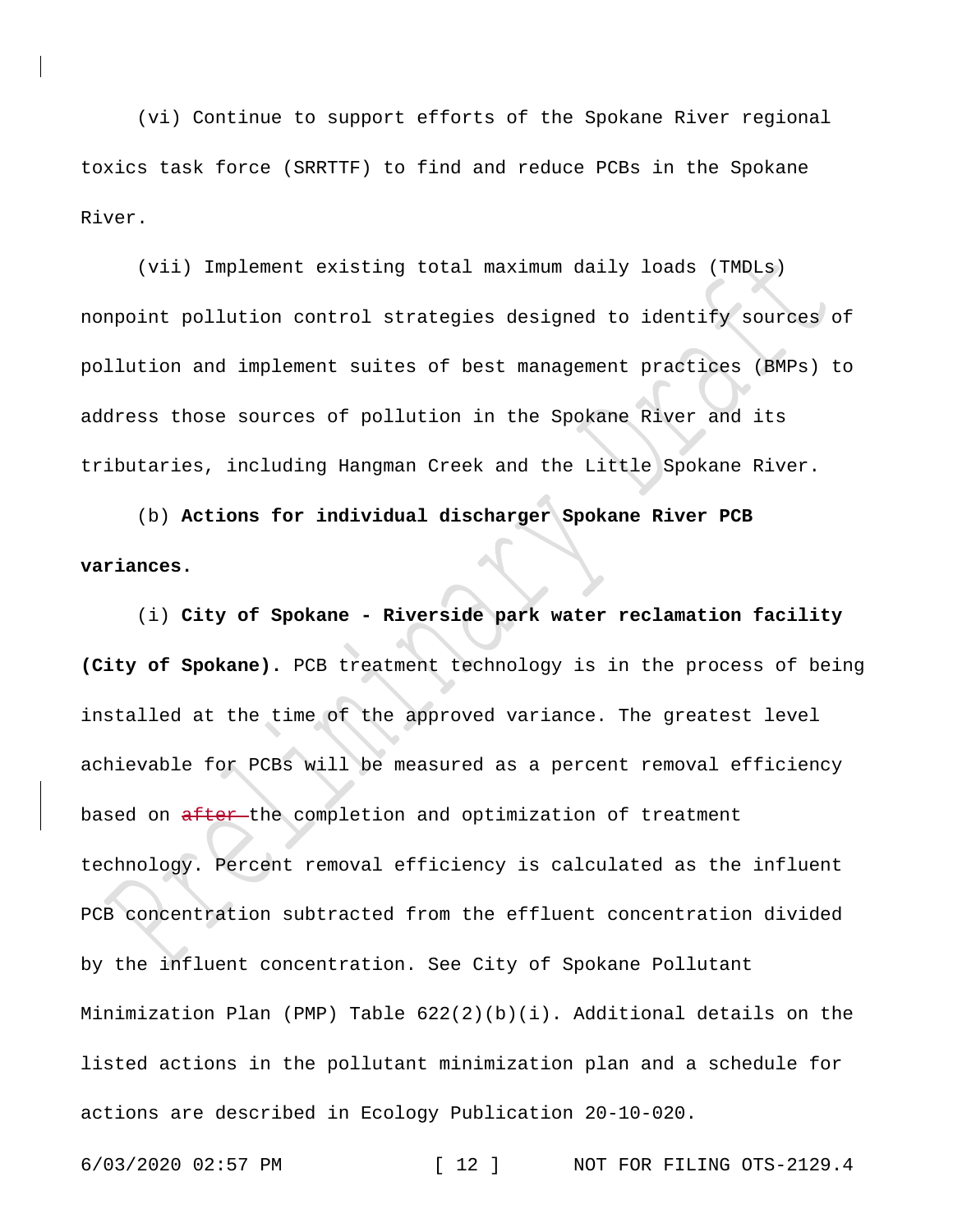# **Table 622(2)(b)(i) - City of Spokane Pollutant Minimization Plan (PMP)**

| Objective                    | Action                                                                                                                                                                                                                                                                                                                                                                                                                                                                                                    |
|------------------------------|-----------------------------------------------------------------------------------------------------------------------------------------------------------------------------------------------------------------------------------------------------------------------------------------------------------------------------------------------------------------------------------------------------------------------------------------------------------------------------------------------------------|
| <b>PMP</b> Organization      | Identify cross functional team responsible for developing and implementing PMP                                                                                                                                                                                                                                                                                                                                                                                                                            |
|                              | Identify procedures and methods for PMP effectiveness tracking                                                                                                                                                                                                                                                                                                                                                                                                                                            |
|                              | Submit proposed schedule for performing and completing PMP actions                                                                                                                                                                                                                                                                                                                                                                                                                                        |
| Source Investigation         | Submit a quality assurance project plan (QAPP) for PCB sampling                                                                                                                                                                                                                                                                                                                                                                                                                                           |
| and Identification           | Conduct influent and effluent sampling and calculate loading of PCBs entering and exiting the<br>treatment facility for evaluation of HAC                                                                                                                                                                                                                                                                                                                                                                 |
|                              | Characterize PCBs in waste streams, solids, products, and other sources                                                                                                                                                                                                                                                                                                                                                                                                                                   |
|                              | Evaluate infiltration and inflow (I/I) to collection systems                                                                                                                                                                                                                                                                                                                                                                                                                                              |
|                              | Administer industrial pretreatment programs by working with facilities to identify and reduce or<br>eliminate sources of influent loading of PCBs                                                                                                                                                                                                                                                                                                                                                         |
| Mitigation or                | Serve on ecology and other committees for addressing PCBs in commerce                                                                                                                                                                                                                                                                                                                                                                                                                                     |
| <b>Reduction of Sources</b>  | Implement measures to optimize operation and maintenance to reduce PCBs discharged in final<br>effluent                                                                                                                                                                                                                                                                                                                                                                                                   |
|                              | Reduce contributions of PCBs to the final effluent from raw materials, chemicals, and additives<br>used at facility                                                                                                                                                                                                                                                                                                                                                                                       |
|                              | Conduct periodic review of procurement policies to promote purchase of products that reduce<br>new PCBs to the environment                                                                                                                                                                                                                                                                                                                                                                                |
|                              | Evaluate and optimize the solids dewatering and storage processes                                                                                                                                                                                                                                                                                                                                                                                                                                         |
|                              | Conduct periodic literature review to identify emerging treatment technologies                                                                                                                                                                                                                                                                                                                                                                                                                            |
|                              | Submit a scope of work for conducting bench scale/pilot studies on PCB technologies, as<br>identified in literature reviews                                                                                                                                                                                                                                                                                                                                                                               |
|                              | Conduct bench scale/pilot studies on emerging PCB treatment technologies, as appropriate                                                                                                                                                                                                                                                                                                                                                                                                                  |
|                              | Conduct periodic review of alternative actions and implement feasible actions to reduce PCB<br>loading to the environment                                                                                                                                                                                                                                                                                                                                                                                 |
| <b>Regional Coordination</b> | Work collaboratively to implement the comprehensive plan and incorporate adaptive<br>management to identify and reduce sources of PCBs through active participation in the Spokane<br>River regional toxics task force (SRRTTF)                                                                                                                                                                                                                                                                           |
|                              | Identify and collect additional information to assist ecology in preparing measurable progress<br>towards achieving applicable water quality standards for PCBs and the effectiveness of the<br>variance                                                                                                                                                                                                                                                                                                  |
|                              | Work collaboratively through the SRRTTF to collect and analyze in-river water samples for<br>PCBs using EPA Method 1668 (as revised), as needed, to evaluate progress toward achieving<br>the PCB water quality standard. Alternatively, each individual discharger will collect in-river<br>samples within 300 feet downstream of their outfall to evaluate progress toward achieving the<br>water quality standard. In-river PCB concentrations shall be submitted in an annual report by<br>January 30 |
|                              | Investigate Technical, Legal and Policy Solutions through the federal Toxic Substance Control<br>Act (TSCA)                                                                                                                                                                                                                                                                                                                                                                                               |
|                              | Hold workshops to address various PCB issues, such as analytical techniques, Spokane River<br>ambient monitoring data, and TSCA reform                                                                                                                                                                                                                                                                                                                                                                    |
|                              | Educate the Spokane community on PCBs in the Spokane River and reducing sources of PCBs                                                                                                                                                                                                                                                                                                                                                                                                                   |
| Reporting and                | Prepare and submit annual report that documents pollutant minimization efforts and progress                                                                                                                                                                                                                                                                                                                                                                                                               |
| <b>Adaptive Management</b>   | Report influent/effluent PCB testing data for evaluation with HAC (using EPA Method 1668, as<br>revised)                                                                                                                                                                                                                                                                                                                                                                                                  |
|                              | Report results from additional testing of waste streams and raw materials                                                                                                                                                                                                                                                                                                                                                                                                                                 |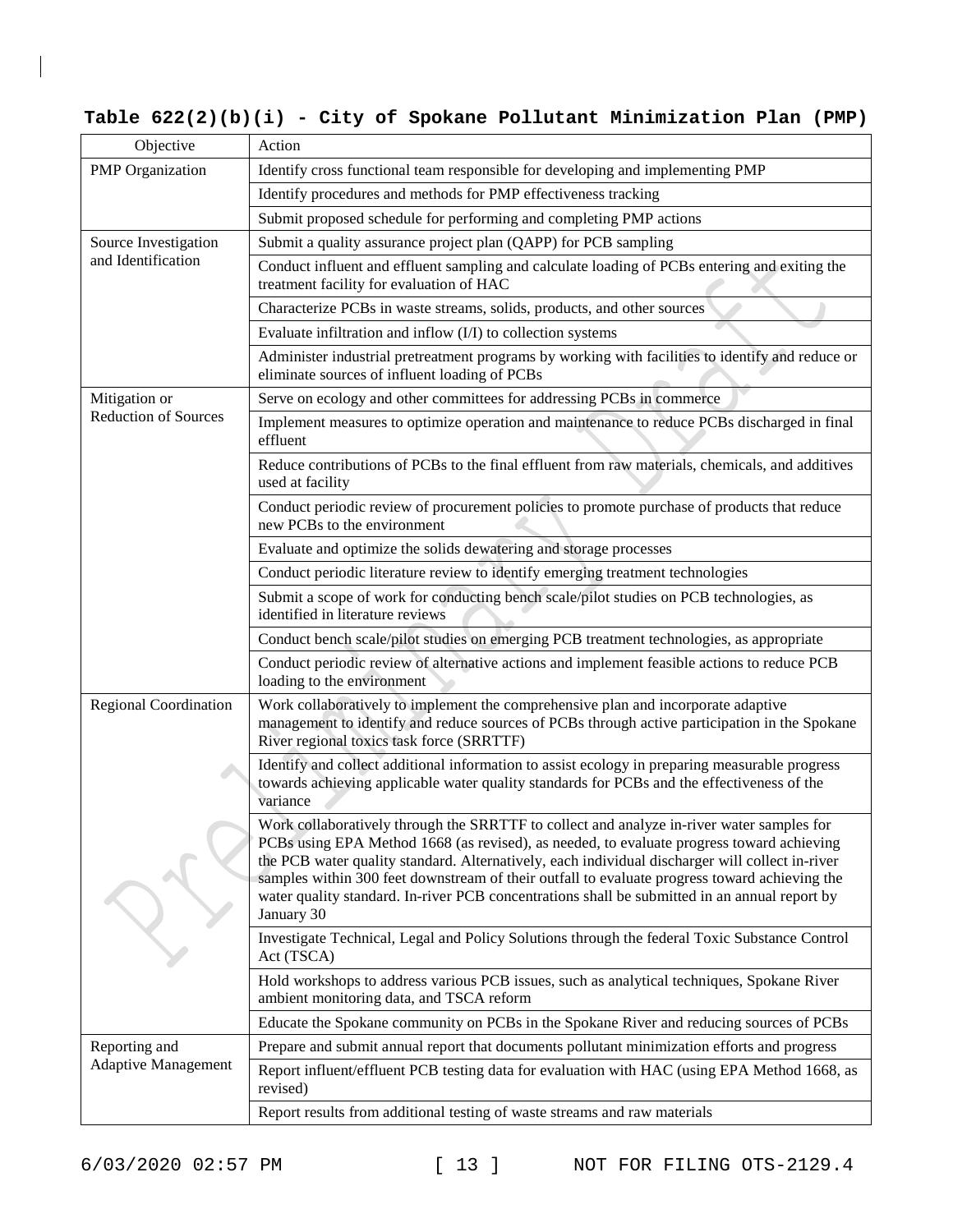| Objective | Action                                                                                                 |
|-----------|--------------------------------------------------------------------------------------------------------|
|           | Evaluate and update schedule of PMP actions                                                            |
|           | Evaluate and update PMP based on source tracking and PMP effectiveness monitoring                      |
|           | Prepare and submit PMP implementation review prior to each mandatory interim review of the<br>variance |

### (ii) **Spokane county regional water reclamation facility (Spokane**

**County).** No additional feasible PCB treatment technology exists at the time of the approved variance. The greatest level for PCBs will be measured as a percent removal efficiency based on the optimization of the current treatment technology. Percent removal efficiency is calculated as the influent PCB concentration subtracted from the effluent concentration divided by the influent concentration. See Spokane County Pollutant Minimization Plan Table 622(2)(b)(ii). Additional details on the listed actions in the pollutant minimization plan and a schedule for actions are described in Ecology Publication  $20 - 10 - 020$ .

| Objective                                    | Action                                                                                                                                            |  |  |
|----------------------------------------------|---------------------------------------------------------------------------------------------------------------------------------------------------|--|--|
| <b>PMP</b> Organization                      | Identify cross functional team responsible for developing and implementing PMP                                                                    |  |  |
|                                              | Identify procedures and methods for PMP effectiveness tracking                                                                                    |  |  |
|                                              | Submit proposed schedule for performing and completing PMP actions                                                                                |  |  |
| Source Investigation<br>and Identification   | Submit a quality assurance project plan (QAPP) for PCB sampling                                                                                   |  |  |
|                                              | Conduct influent and effluent sampling and calculate loading of PCBs entering and exiting the<br>treatment facility for evaluation of HAC         |  |  |
|                                              | Characterize PCBs in waste streams, solids, products, and other sources                                                                           |  |  |
|                                              | Evaluate infiltration and inflow (I/I) to collection systems                                                                                      |  |  |
|                                              | Administer industrial pretreatment programs by working with facilities to identify and reduce or<br>eliminate sources of influent loading of PCBs |  |  |
| Mitigation or<br><b>Reduction of Sources</b> | Serve on ecology and other committees for addressing PCBs in commerce                                                                             |  |  |
|                                              | Implement measures to optimize operation and maintenance to reduce PCBs discharged in final<br>effluent                                           |  |  |

**Table 622(2)(b)(ii) - Spokane County Pollutant Minimization Plan (PMP)**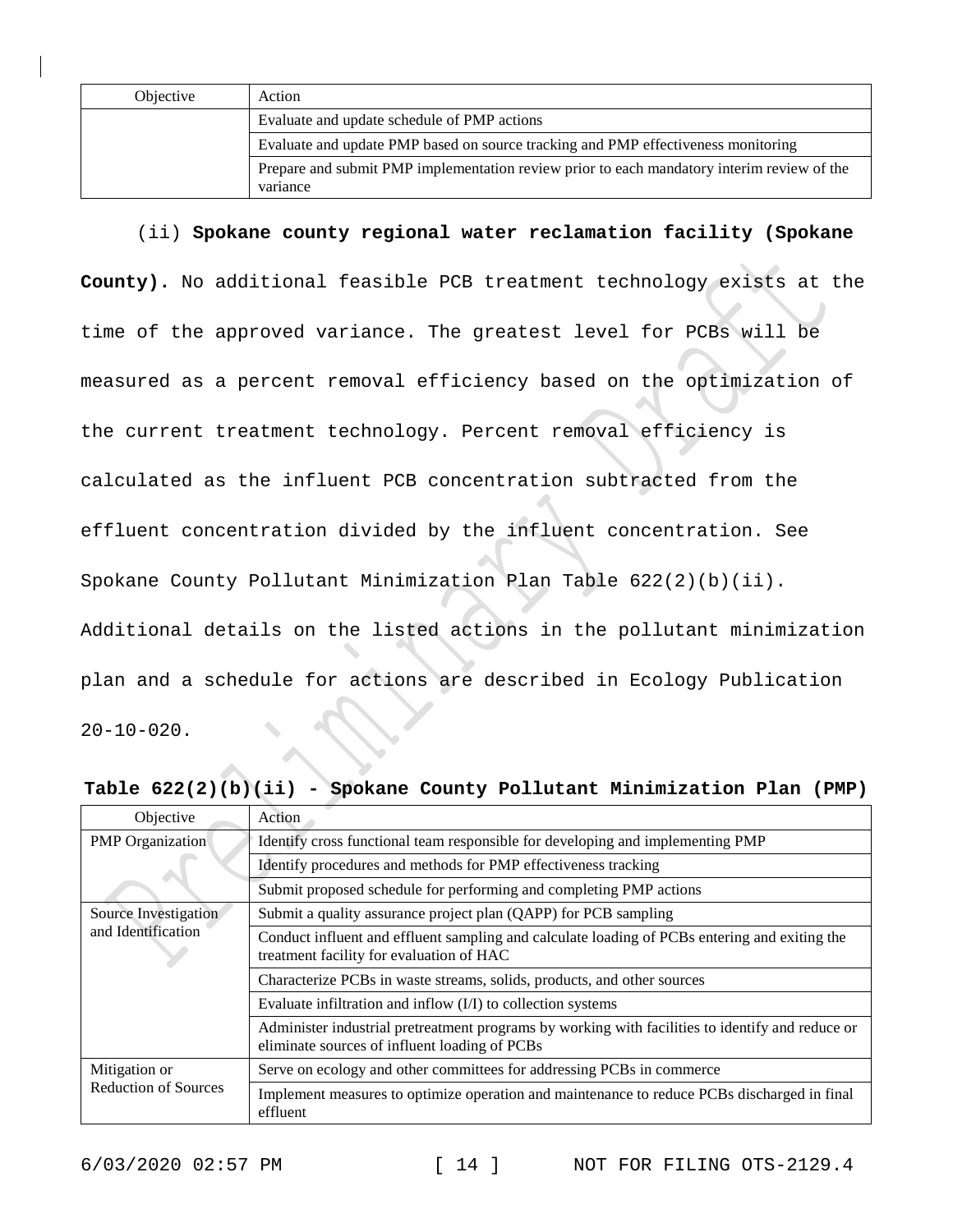| Objective                    | Action                                                                                                                                                                                                                                                                                                                                                                                                                                                                                                |
|------------------------------|-------------------------------------------------------------------------------------------------------------------------------------------------------------------------------------------------------------------------------------------------------------------------------------------------------------------------------------------------------------------------------------------------------------------------------------------------------------------------------------------------------|
|                              | Reduce contributions of PCBs to the final effluent from raw materials, chemicals, and additives<br>used at facility                                                                                                                                                                                                                                                                                                                                                                                   |
|                              | Conduct periodic review of procurement policies to promote purchase of products that reduce<br>new PCBs to the environment                                                                                                                                                                                                                                                                                                                                                                            |
|                              | Evaluate and optimize the solids dewatering and storage processes                                                                                                                                                                                                                                                                                                                                                                                                                                     |
|                              | Conduct periodic literature review to identify emerging treatment technologies                                                                                                                                                                                                                                                                                                                                                                                                                        |
|                              | Submit a scope of work for conducting bench scale/pilot studies on PCB technologies, as<br>identified in literature reviews                                                                                                                                                                                                                                                                                                                                                                           |
|                              | Conduct bench scale/pilot studies on emerging PCB treatment, as appropriate                                                                                                                                                                                                                                                                                                                                                                                                                           |
|                              | Conduct periodic review of alternative actions and implement feasible actions to reduce PCB<br>loading to the environment                                                                                                                                                                                                                                                                                                                                                                             |
| <b>Regional Coordination</b> | Work collaboratively to implement the comprehensive plan and incorporate adaptive<br>management to identify and reduce sources of PCBs through active participation in the Spokane<br>River regional toxics task force (SRRTTF)                                                                                                                                                                                                                                                                       |
|                              | Identify and collect additional information to assist ecology in evaluating measurable progress<br>towards applicable water quality standards for PCBs and the effectiveness of the variance                                                                                                                                                                                                                                                                                                          |
|                              | Work collaboratively through the SRRTTF to collect and analyze in-river water samples for<br>PCBs using EPA Method 1668 (as revised), as needed, to evaluate progress toward achieving<br>the water quality standard. Alternatively, each individual discharger will collect in-river samples<br>within 300 feet downstream of their outfall to evaluate progress toward achieving the water<br>quality standard. In-river PCB concentrations shall be submitted in an annual report by January<br>30 |
|                              | Investigate Technical, Legal and Policy Solutions through the federal Toxic Substance Control<br>Act (TSCA)                                                                                                                                                                                                                                                                                                                                                                                           |
|                              | Hold workshops to address various PCB issues, such as analytical techniques, Spokane River<br>ambient monitoring data, and TSCA reform                                                                                                                                                                                                                                                                                                                                                                |
|                              | Educate the Spokane community on PCBs in the Spokane River and reducing sources of PCBs                                                                                                                                                                                                                                                                                                                                                                                                               |
| Reporting and                | Prepare and submit annual report that documents pollutant minimization efforts and progress                                                                                                                                                                                                                                                                                                                                                                                                           |
| <b>Adaptive Management</b>   | Report influent/effluent PCB testing data for evaluation with HAC (using EPA Method 1668, as<br>revised)                                                                                                                                                                                                                                                                                                                                                                                              |
|                              | Report results from additional testing of waste streams and raw materials                                                                                                                                                                                                                                                                                                                                                                                                                             |
|                              | Evaluate and update schedule of PMP actions                                                                                                                                                                                                                                                                                                                                                                                                                                                           |
|                              | Evaluate and update PMP based on effectiveness tracking                                                                                                                                                                                                                                                                                                                                                                                                                                               |
|                              | Prepare and submit PMP implementation review prior to each mandatory interim review of the<br>variance                                                                                                                                                                                                                                                                                                                                                                                                |

(iii) **Kaiser Aluminum Washington, LLC – Trentwood Works (Kaiser).** Additional feasible PCB treatment technologies will be identified during the variance. The greatest level achievable for PCBs will be measured as a percent removal efficiency completion of the installation and optimization of treatment technology. Percent removal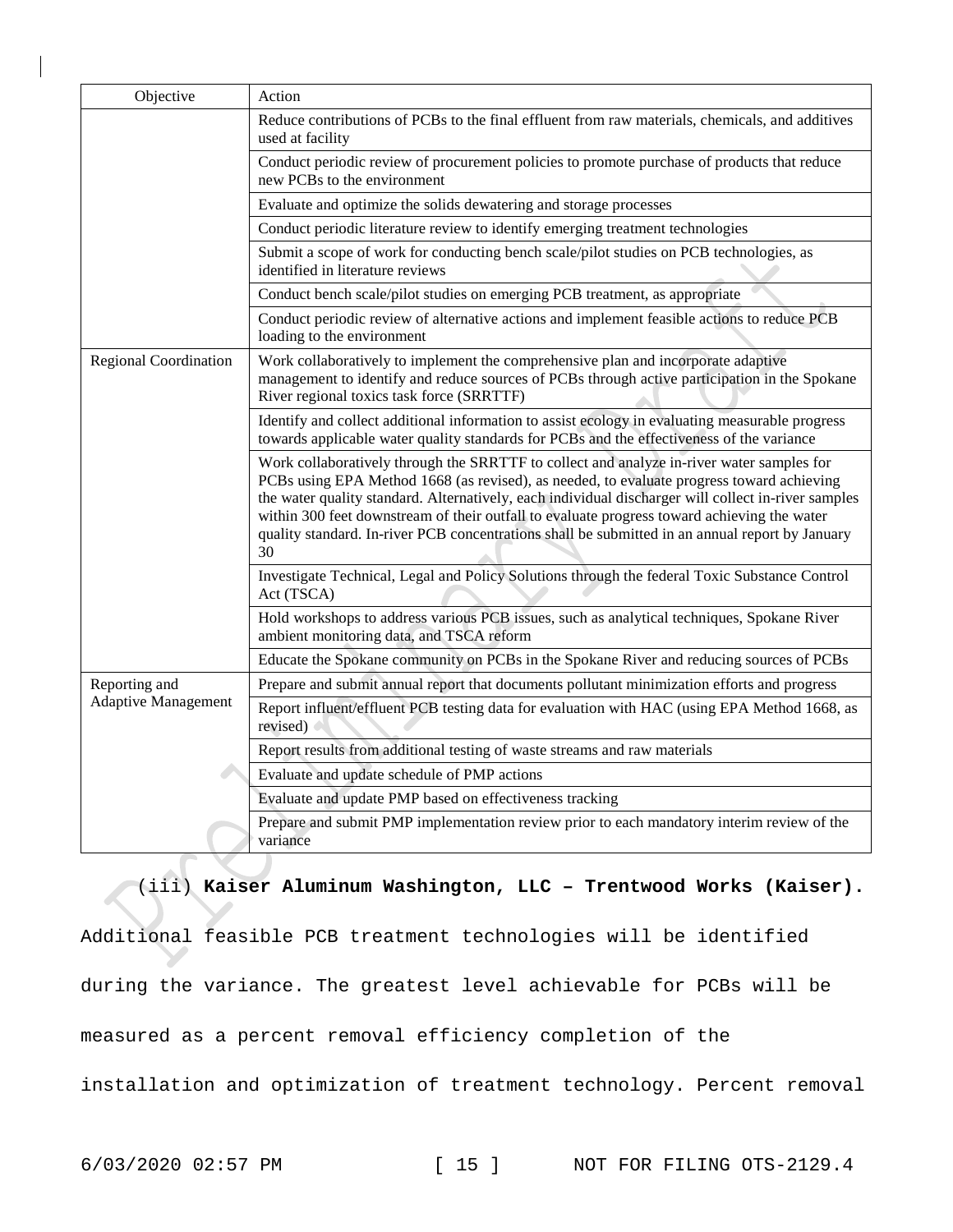efficiency is calculated as the influent PCB concentration subtracted

from the effluent concentration divided by the influent concentration.

See Kaiser Pollutant Minimization Plan Table 622(2)(b)(iii).

Additional details on the listed actions in the pollutant minimization plan and a schedule for actions are described in Ecology Publication  $20-10-020$ .

| Objective                                  | Action                                                                                                                                                                                                                          |
|--------------------------------------------|---------------------------------------------------------------------------------------------------------------------------------------------------------------------------------------------------------------------------------|
| <b>PMP</b> Organization                    | Identify cross functional team responsible for developing and implementing PMP                                                                                                                                                  |
|                                            | Identify procedures and methods for PMP effectiveness tracking                                                                                                                                                                  |
|                                            | Submit proposed schedule for performing and completing PMP actions                                                                                                                                                              |
| Source Investigation<br>and Identification | Submit a quality assurance project plan (QAPP) for PCB sampling                                                                                                                                                                 |
|                                            | Conduct influent and effluent sampling and calculate loading of PCBs entering and exiting the<br>treatment facility for evaluation of HAC                                                                                       |
|                                            | Characterize PCBs in waste streams, solids, products, and other sources                                                                                                                                                         |
|                                            | Identify and reduce or eliminate PCBs within the industrial sewer system by cleaning out the<br>north sewer                                                                                                                     |
| Mitigation or                              | Serve on ecology and other committees for addressing PCBs in commerce                                                                                                                                                           |
| <b>Reduction of Sources</b>                | Implement measures to optimize operation and maintenance to reduce PCBs discharged in final<br>effluent                                                                                                                         |
|                                            | Reduce contributions of PCBs to the final effluent from raw materials, chemicals, and additives<br>used at facility                                                                                                             |
|                                            | Conduct periodic review of procurement policies to promote purchase of products that reduce<br>new PCBs to the environment                                                                                                      |
|                                            | Refurbish PCB containing electrical equipment                                                                                                                                                                                   |
|                                            | Conduct leak detection and prevention activities for electrical equipment                                                                                                                                                       |
|                                            | Develop site specific best management practices (BMP) plan to minimize contributions during<br>site demolition and remodeling                                                                                                   |
|                                            | Evaluate and optimize the solids dewatering and storage processes                                                                                                                                                               |
|                                            | Implement flow reduction projects                                                                                                                                                                                               |
|                                            | Identify and evaluate treatment technologies                                                                                                                                                                                    |
|                                            | Evaluate and install emerging PCB treatment technologies by conducting bench-scale/pilot<br>studies, as appropriate                                                                                                             |
|                                            | Submit final engineering design documents for selected treatment technology                                                                                                                                                     |
|                                            | Install and optimize selected treatment technology                                                                                                                                                                              |
| <b>Regional Coordination</b>               | Work collaboratively to implement the comprehensive plan and incorporate adaptive<br>management to identify and reduce sources of PCBs through active participation in the Spokane<br>River regional toxics task force (SRRTTF) |

**Table 622(2)(b)(iii) - Kaiser Pollutant Minimization Plan (PMP)**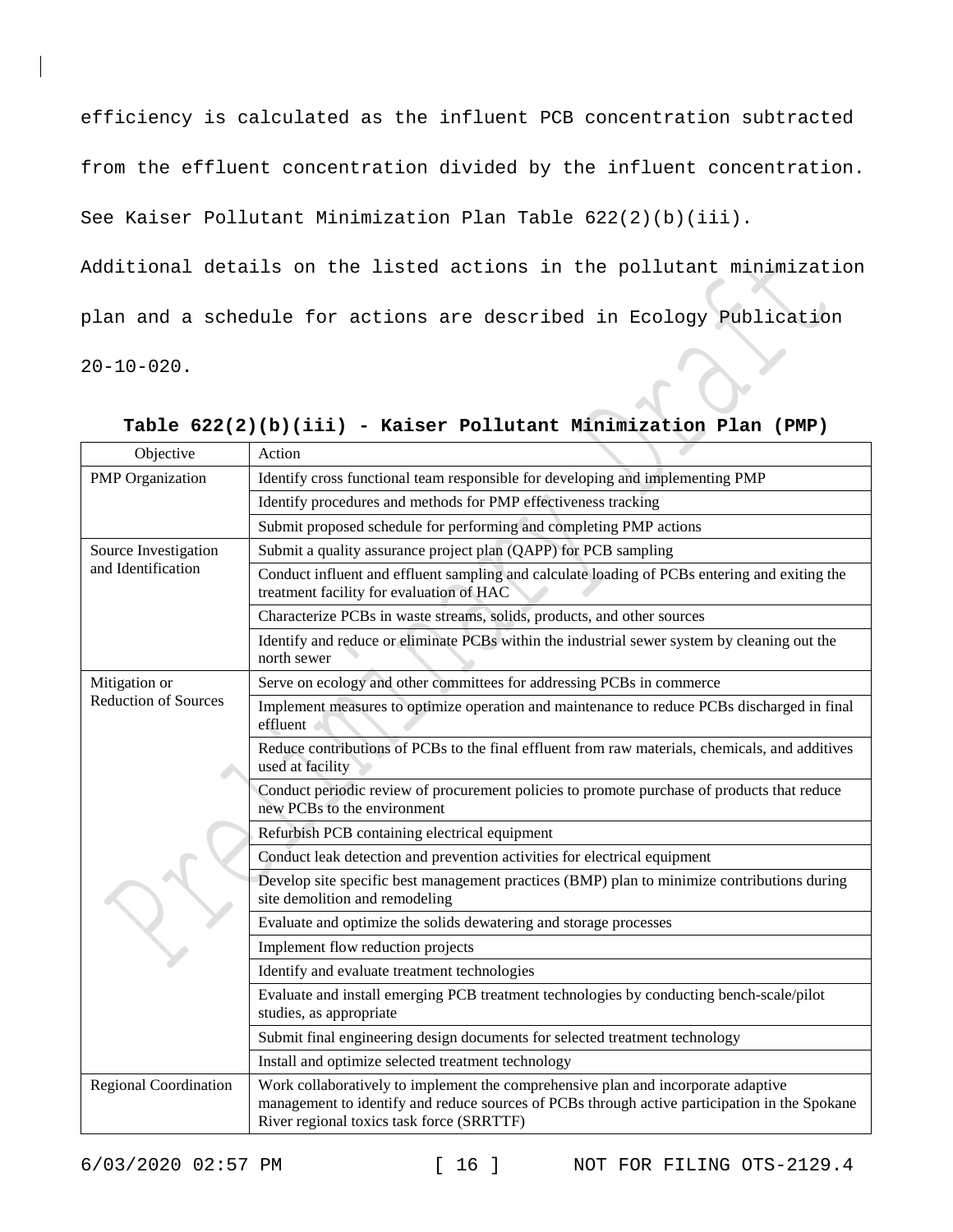| Objective                                   | Action                                                                                                                                                                                                                                                                                                                                                                                                                                                                                                |
|---------------------------------------------|-------------------------------------------------------------------------------------------------------------------------------------------------------------------------------------------------------------------------------------------------------------------------------------------------------------------------------------------------------------------------------------------------------------------------------------------------------------------------------------------------------|
|                                             | Identify and collect additional information to assist ecology in preparing measurable progress<br>towards achieving applicable water quality standards for PCBs and the effectiveness of the<br>variance                                                                                                                                                                                                                                                                                              |
|                                             | Work collaboratively through the SRRTTF to collect and analyze in-river water samples for<br>PCBs using EPA Method 1668 (as revised), as needed, to evaluate progress toward achieving<br>the water quality standard. Alternatively, each individual discharger will collect in-river samples<br>within 300 feet downstream of their outfall to evaluate progress toward achieving the water<br>quality standard. In-river PCB concentrations shall be submitted in an annual report by January<br>30 |
|                                             | Investigate Technical, Legal and Policy Solutions through the federal Toxic Substance Control<br>Act (TSCA)                                                                                                                                                                                                                                                                                                                                                                                           |
|                                             | Hold workshops to address various PCB issues, such as analytical techniques, Spokane River<br>ambient monitoring data, and TSCA reform                                                                                                                                                                                                                                                                                                                                                                |
|                                             | Educate the Spokane community on PCBs in the Spokane River and reducing sources of PCBs                                                                                                                                                                                                                                                                                                                                                                                                               |
| Reporting and<br><b>Adaptive Management</b> | Prepare and submit annual report that documents pollutant minimization efforts and progress                                                                                                                                                                                                                                                                                                                                                                                                           |
|                                             | Report influent/effluent PCB testing data for evaluation with HAC (using EPA Method 1668, as<br>revised)                                                                                                                                                                                                                                                                                                                                                                                              |
|                                             | Report results from additional testing of waste streams and raw materials                                                                                                                                                                                                                                                                                                                                                                                                                             |
|                                             | Evaluate and update schedule of PMP actions                                                                                                                                                                                                                                                                                                                                                                                                                                                           |
|                                             | Evaluate and update PMP based on effectiveness tracking                                                                                                                                                                                                                                                                                                                                                                                                                                               |
|                                             | Prepare and submit PMP implementation review prior to each mandatory interim review of the<br>variance                                                                                                                                                                                                                                                                                                                                                                                                |

(iv) **Inland Empire Paper Company (Inland Empire).** PCB treatment technology is in the process of being installed at the time of the approved variance. The greatest level achievable for PCBs will be measured as a percent removal efficiency and is based on the completion of the installation and optimization of treatment technology. Percent removal efficiency is calculated as the influent PCB concentration subtracted from the effluent concentration divided by the influent concentration. See Inland Empire Pollutant Minimization Plan Table  $622(2)(b)(iv)$ . Additional details on the listed actions in the pollutant minimization plan and a schedule for actions are described in Ecology Publication 20-10-020.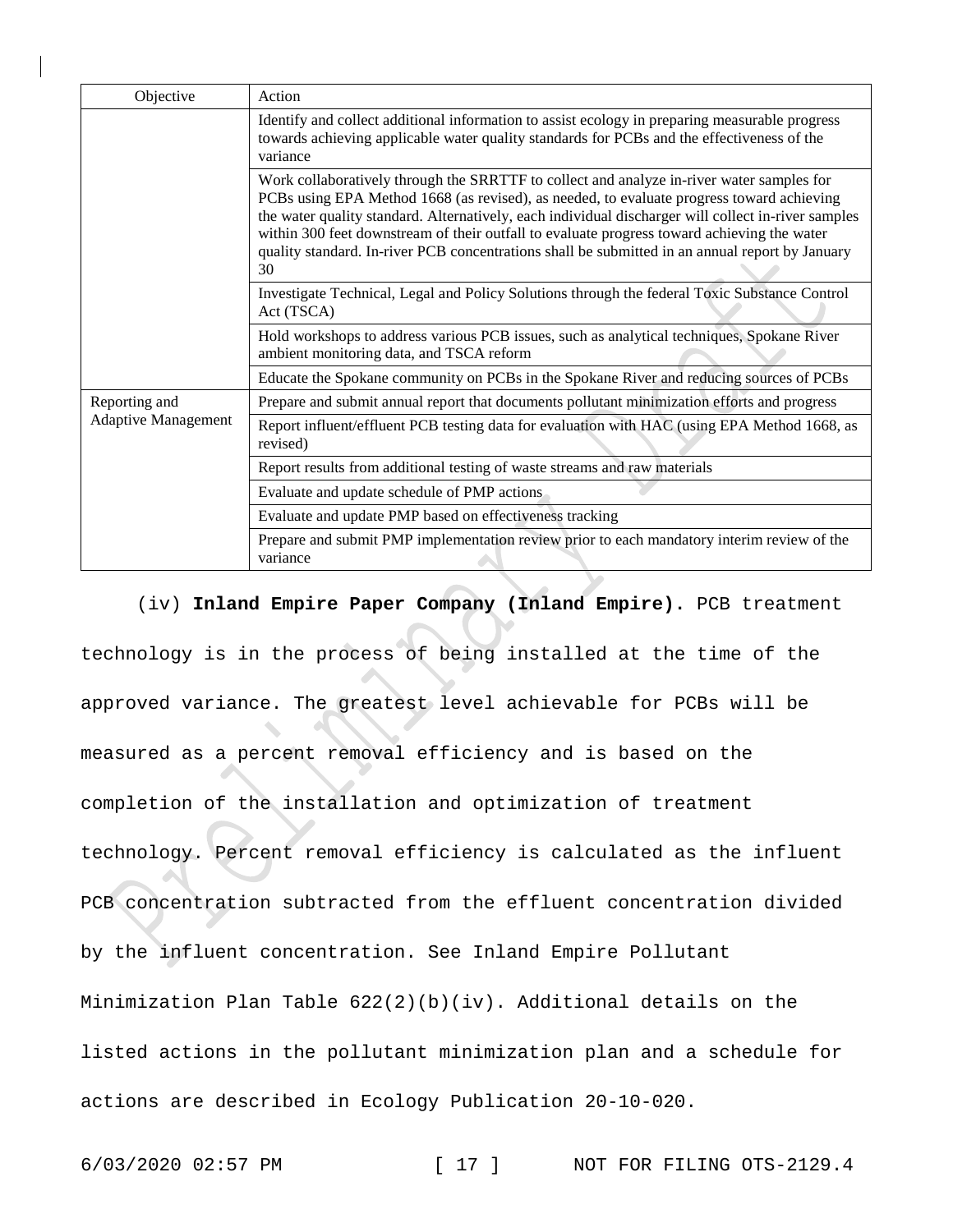# **Table 622(2)(b)(iv) - Inland Empire Pollutant Minimization Plan (PMP)**

| Objective                   | Action                                                                                                                                                                                                                                                                                                                                                                                                                                                                                                |
|-----------------------------|-------------------------------------------------------------------------------------------------------------------------------------------------------------------------------------------------------------------------------------------------------------------------------------------------------------------------------------------------------------------------------------------------------------------------------------------------------------------------------------------------------|
| <b>PMP</b> Organization     | Identify cross functional team responsible for developing and implementing PMP                                                                                                                                                                                                                                                                                                                                                                                                                        |
|                             | Identify procedures and methods for PMP effectiveness tracking                                                                                                                                                                                                                                                                                                                                                                                                                                        |
|                             | Submit proposed schedule for performing and completing PMP actions                                                                                                                                                                                                                                                                                                                                                                                                                                    |
| Source Investigation        | Submit a quality assurance project plan (QAPP) for PCB sampling                                                                                                                                                                                                                                                                                                                                                                                                                                       |
| and Identification          | Conduct influent and effluent sampling and calculate loading of PCBs entering and exiting the<br>treatment facility for evaluation of HAC                                                                                                                                                                                                                                                                                                                                                             |
|                             | Characterize PCBs in waste streams, solids, products, and other sources                                                                                                                                                                                                                                                                                                                                                                                                                               |
| Mitigation or               | Serve on ecology and other committees for addressing PCBs in commerce                                                                                                                                                                                                                                                                                                                                                                                                                                 |
| <b>Reduction of Sources</b> | Implement measures to optimize operation and maintenance to reduce PCBs discharged in final<br>effluent                                                                                                                                                                                                                                                                                                                                                                                               |
|                             | Reduce contributions of PCBs to the final effluent from raw materials, chemicals, and additives<br>used at facility                                                                                                                                                                                                                                                                                                                                                                                   |
|                             | Continue work with manufacturers associations to reduce or eliminate PCBs used in<br>newsprint/packaging in inks and dyes                                                                                                                                                                                                                                                                                                                                                                             |
|                             | Continue work with EPA for revision of allowable PCB levels in products under federal Toxic<br>Substances Control Act (TSCA)                                                                                                                                                                                                                                                                                                                                                                          |
|                             | Continue to present concerns with the PCB allowances in TSCA to both in-state and out-of-state<br>groups                                                                                                                                                                                                                                                                                                                                                                                              |
|                             | Develop site specific best management practices (BMP) plan to minimize contributions during<br>site demolition and remodeling                                                                                                                                                                                                                                                                                                                                                                         |
|                             | Conduct periodic review of procurement policies to promote purchase of products that reduce<br>new PCBs to the environment                                                                                                                                                                                                                                                                                                                                                                            |
|                             | Evaluate and optimize the solids dewatering and storage processes                                                                                                                                                                                                                                                                                                                                                                                                                                     |
|                             | Conduct periodic literature review to identify emerging treatment technologies, as appropriate                                                                                                                                                                                                                                                                                                                                                                                                        |
|                             | Submit a scope of work for conducting bench scale/pilot studies on PCB technologies, as<br>identified in literature reviews                                                                                                                                                                                                                                                                                                                                                                           |
|                             | Conduct bench scale/pilot studies on emerging PCB treatment technologies                                                                                                                                                                                                                                                                                                                                                                                                                              |
| Regional Coordination       | Work collaboratively to implement the comprehensive plan and incorporate adaptive<br>management to identify and reduce sources of PCBs through active participation in the Spokane<br>River regional toxics task force (SRRTTF)                                                                                                                                                                                                                                                                       |
|                             | Identify and collect additional information to assist ecology in preparing measurable progress<br>towards achieving applicable water quality standards for PCBs and the effectiveness of the<br>variance                                                                                                                                                                                                                                                                                              |
|                             | Work collaboratively through the SRRTTF to collect and analyze in-river water samples for<br>PCBs using EPA Method 1668 (as revised), as needed, to evaluate progress toward achieving<br>the water quality standard. Alternatively, each individual discharger will collect in-river samples<br>within 300 feet downstream of their outfall to evaluate progress toward achieving the water<br>quality standard. In-river PCB concentrations shall be submitted in an annual report by January<br>30 |
|                             | Investigate Technical, Legal and Policy Solutions through TSCA                                                                                                                                                                                                                                                                                                                                                                                                                                        |
|                             | Hold workshops to address various PCB issues, such as analytical techniques, Spokane River<br>ambient monitoring data, and TSCA reform                                                                                                                                                                                                                                                                                                                                                                |
|                             | Educate the Spokane community on PCBs in the Spokane River and reducing sources of PCBs                                                                                                                                                                                                                                                                                                                                                                                                               |
| Reporting and               | Prepare and submit annual report that documents pollutant minimization efforts and progress                                                                                                                                                                                                                                                                                                                                                                                                           |
| <b>Adaptive Management</b>  | Report influent/effluent PCB testing data for evaluation with HAC (using EPA Method 1668, as<br>revised)                                                                                                                                                                                                                                                                                                                                                                                              |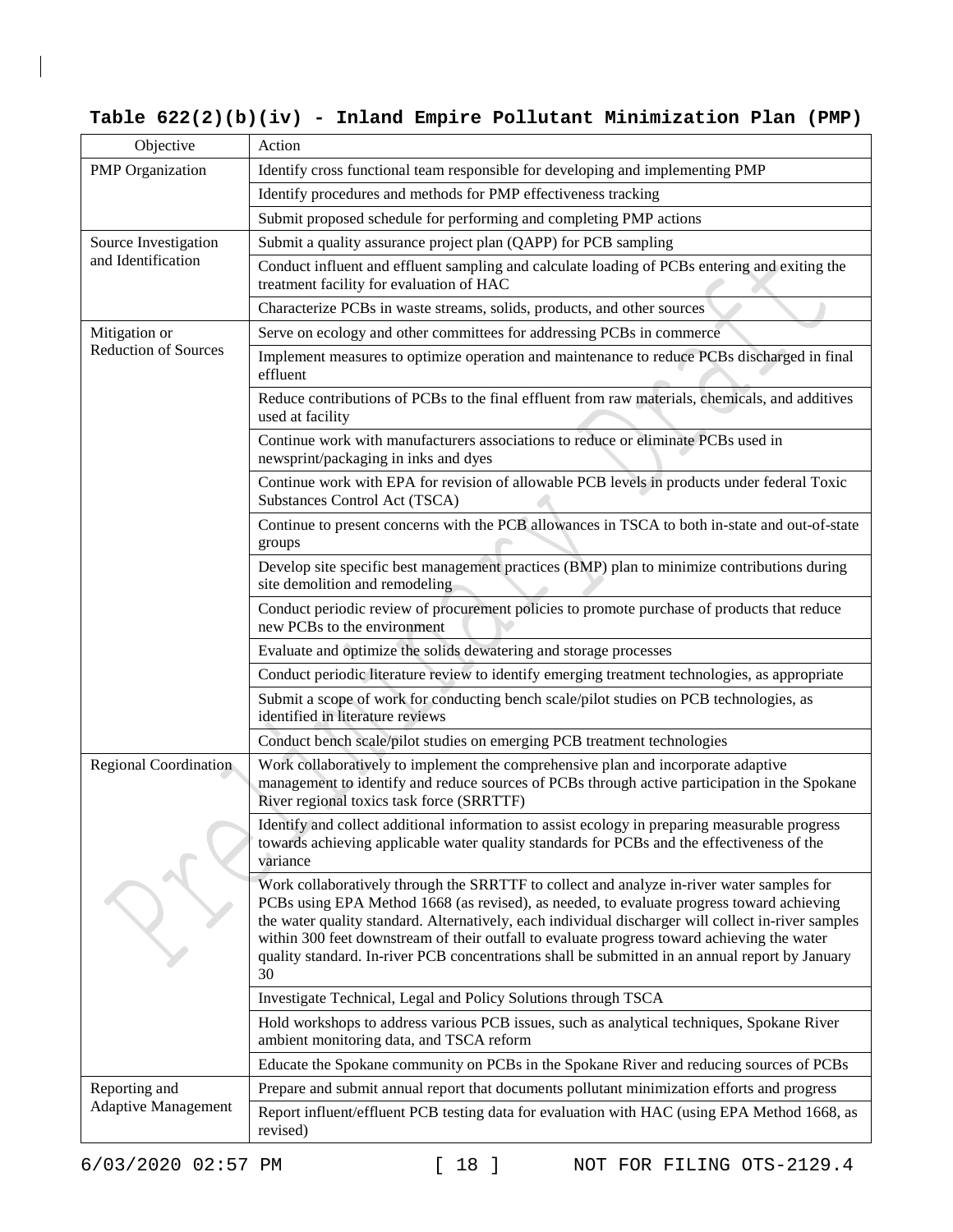| Objective | Action                                                                                                 |
|-----------|--------------------------------------------------------------------------------------------------------|
|           | Report results from additional testing of waste streams and raw materials                              |
|           | Evaluate and update schedule of PMP actions                                                            |
|           | Evaluate and update PMP based on effectiveness tracking                                                |
|           | Prepare and submit PMP implementation review prior to each mandatory interim review of the<br>variance |

(v) **Liberty Lake sewer and water district - Water reclamation** 

**facility (Liberty Lake).** No additional feasible PCB treatment technology exists at the time of the approved variance. The greatest level achievable for PCBs will be measured as a percent removal efficiency. Percent removal efficiency is calculated as the influent PCB concentration subtracted from the effluent concentration divided by the influent concentration. See Liberty Lake Pollutant Minimization Plan Table 622(2)(b)(v). Additional details on the listed actions in the pollutant minimization plan and a schedule for actions are described in Ecology Publication 20-10-020.

| Objective                                    | Action                                                                                                                                            |
|----------------------------------------------|---------------------------------------------------------------------------------------------------------------------------------------------------|
| <b>PMP</b> Organization                      | Identify cross functional team responsible for developing and implementing PMP                                                                    |
|                                              | Identify procedures and methods for PMP effectiveness tracking                                                                                    |
|                                              | Submit proposed schedule for performing and completing PMP actions                                                                                |
| Source Investigation<br>and Identification   | Submit a quality assurance project plan (QAPP) for PCB sampling                                                                                   |
|                                              | Conduct influent and effluent sampling and calculate loading of PCBs entering and exiting the<br>treatment facility for evaluation of HAC         |
|                                              | Characterize PCBs in waste streams, solids, products, and other sources                                                                           |
|                                              | Evaluate infiltration and inflow (I/I) to collection systems                                                                                      |
|                                              | Administer industrial pretreatment programs by working with facilities to identify and reduce or<br>eliminate sources of influent loading of PCBs |
| Mitigation or<br><b>Reduction of Sources</b> | Serve on ecology and other committees for addressing PCBs in commerce                                                                             |
|                                              | Implement measures to optimize operation and maintenance to reduce PCBs discharged in final<br>effluent                                           |
|                                              | Reduce contributions of PCBs to the final effluent from raw materials, chemicals, and additives<br>used at facility                               |

**Table 622(2)(b)(v) - Liberty Lake Pollutant Minimization Plan (PMP)**